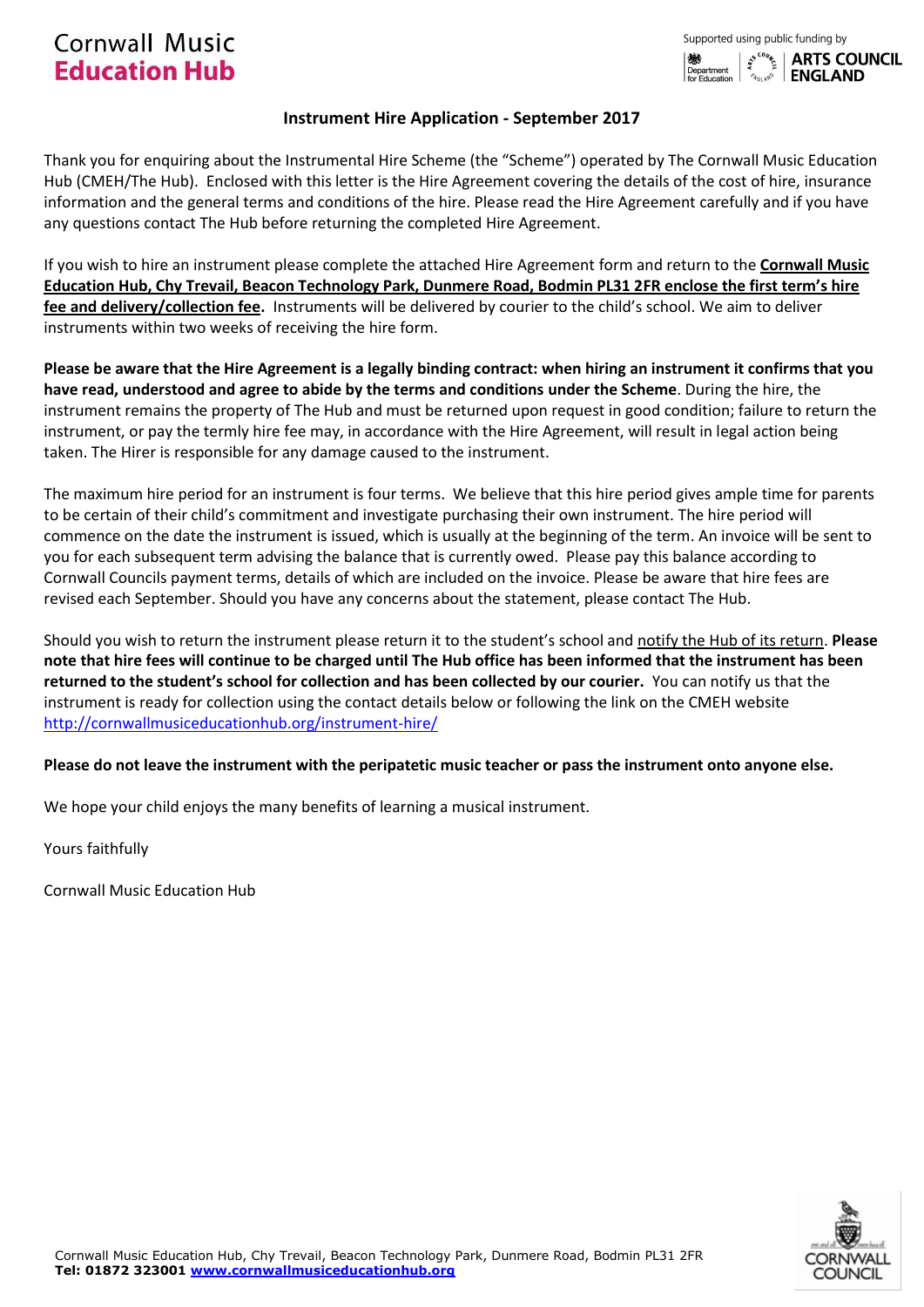

## **Definitions and Interpretations**

The following words and expressions have the following meaning unless inconsistent with the context.

| "Instrument"  | means the instruments as listed in the Schedule;        |
|---------------|---------------------------------------------------------|
| "Hirer"       | means the person described in the Application Form;     |
| "Hire Fees"   | means the fees payable in accordance with the Schedule; |
| "Hire Period" | means the maximum term hire for an Instrument:          |

The headings in the conditions are for convenience only and shall not affect its interpretation. The singular includes the plural and vice versa; one gender includes all others.

Reference to any Act of Parliament or any Order, Regulation, Statutory Instrument, Directive or the like shall be deemed to include a reference to any amendment or re-enactment thereof.

#### **1. Letting**

This agreement sets out the terms and conditions upon which The Hub will lend the Hirer the Instrument for use by the "Student". The Hub are letting and as the Hirer you are taking hire of the Instrument (including all accessories thereto) on the terms and conditions set out in this agreement hereinafter referred to as the "Agreement." For the avoidance of doubt your obligations under this Agreement are not negated by any act or omission, negligent or otherwise, made by the Student.

#### **2. Term**

This Agreement shall commence on the date the Instrument is issued and shall continue for the period specified for the Instrument in accordance with the Schedule, unless terminated earlier under the terms of this Agreement.

#### **3. Hirer's Obligations**

The Hirer shall:

**3.1** Pay the Hire Fees specified in the Schedule for the Instrument within 28 days of receipt of an invoice from Cornwall Council requesting payment. Such invoice shall be sent to you at the beginning of each Hire Period.

## **3.2 Failure to pay the Hire Fees will result in the immediate return of the instrument and may result in legal action.**

**3.3** The Instrument must be returned to The Hub at the end of the fourth term. Additional Hire Fees will be charged where the Instrument has failed to be returned to The Hub without expressed agreement and will continue to be charged at the current termly rate until the Instrument has been returned. **The Hub may commence legal proceedings for the recovery of unpaid Hire Fees and for the cost of any unreturned instruments.**

**3.4** Notify The Hub immediately by letter of any changes to your address, contact details or the Students school.

## **3.5 Use of Instrument**

The Hirer shall use the Instrument properly and shall not modify or alter it, nor remove or alter or permit removal or alteration of identification or registration numbers of marks on the instrument, keep the instrument properly protected and safe and shall ensure that it will be used safely and without risk to health.

## **3.6 Damage, loss and repair**

The Hirer shall be responsible for loss of or damage caused to the Instrument so far as such loss or damage is not covered by effective insurance under this Agreement and must notify The Hub immediately of any such loss or damage and replace or repair the instrument if so required by The Hub.

#### **3.7 Notice of loss**

The Hirer shall immediately give notice in writing to The Hub of the happening of any material loss of, or damage to, the instrument.

## **3.8 Repair and maintenance**

The Hirer shall keep the Instrument properly maintained, but should the Instrument be in need of repair it should not be repaired by any third party but should be returned to The Hub.

## **3.9 Inspection**

The Hirer shall allow The Hub representative to inspect the Instrument at all reasonable times.

## **3.10 Location of Instrument**

The Hirer shall keep the Instrument in his/her sole possession at the address written in the application form of this Agreement and shall not sell, assign, mortgage, charge or sub-let the instrument or any interest in it or move the instrument from the above written address without first obtaining written consent of The Hub.

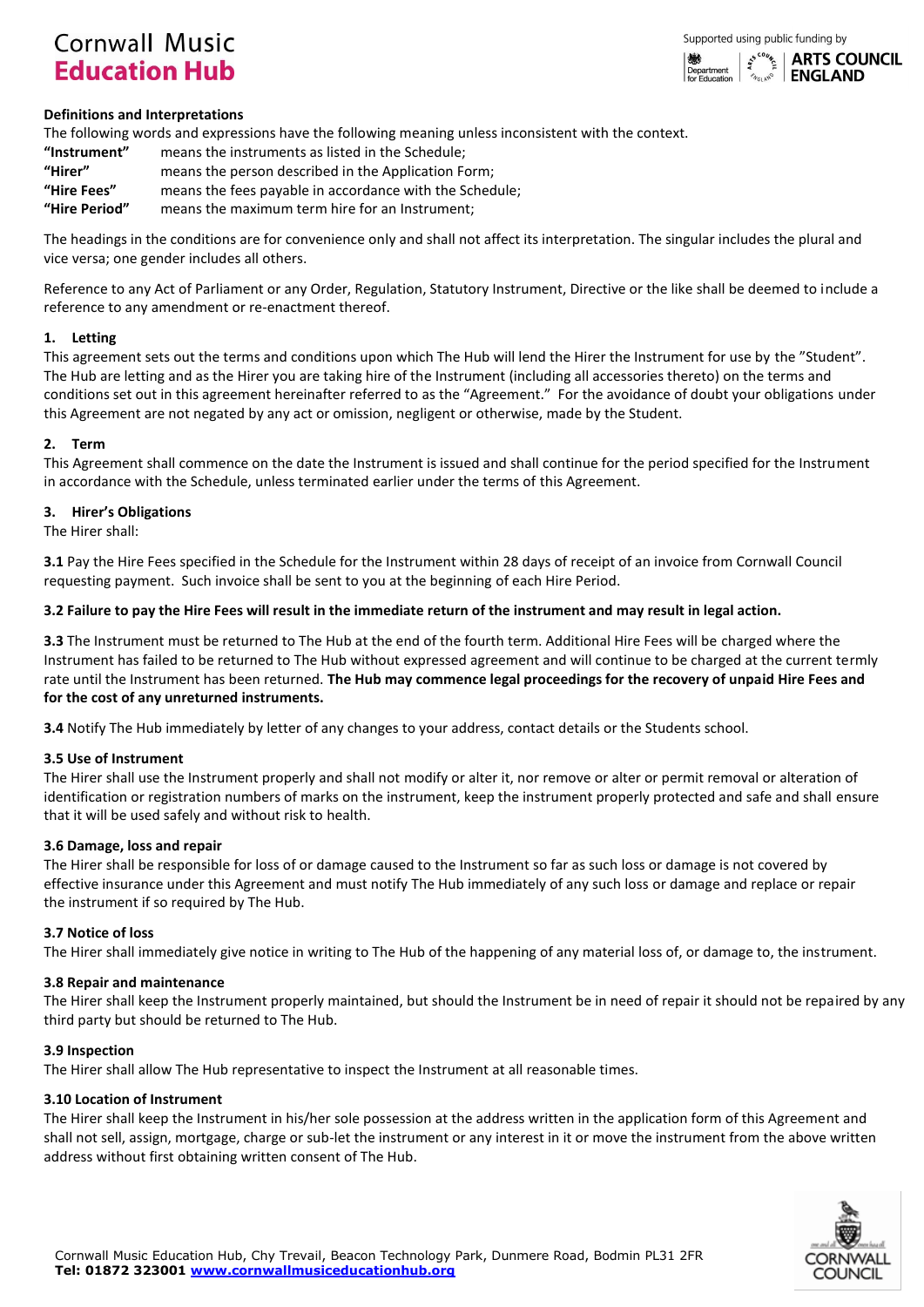

# **3.11 Insurance**

The Hirer will keep the Instrument insured to its full replacement value against loss or damage by fire and such other risks (including third party risk) and such further risks as The Hub reasonably require and where possible The Hub interest noted on the policy. As the Hirer you shall notify The Hub forthwith of any loss of or damage to the Instrument and hold any insurance money in trust for The Hub. As the Hirer you irrevocably authorise The Hub to collect the insurance monies from the insurers. If a claim is made against the insurers The Hub may, at its discretion, conduct negotiations and affect a settlement with the insurers and you agree to be bound by such settlement. The Hub shall apply the insurance money at our discretion as follows:-

# **3.11.1** Making good damage; or

**3.11.2** Replacing the Instrument; or

**3.11.3** Compensating The Hub for all loss which it suffers, any deficiency being made up by the Hirer on demand.

## **3.12 Indemnity**

The Hirer shall hold The Hub harmless against and pay any claims made against us and all damages costs and expenses suffered or incurred by The Hub as a result of any third party claim arising out of the state, condition or use of the Instrument.

## **3.13 Ownership**

The Instrument will remain the property of The Hub and the Hirer will have no right or interest in it except than as the Hirer of it under this Agreement.

#### **3.14 Solvency**

The Hirer shall not allow the Instrument to be seized in satisfaction of his/her debts or for any other legal process.

#### **3.15 Termination**

This Agreement will end at the expiry of the Hire Period in accordance with the Schedule. A termination notice will be sent requesting the Instrument to be returned.

Either party may terminate this Agreement by giving two weeks written notice. The Hub may terminate this Agreement forthwith if you are found to be in breach of any of the terms of this Agreement. The Hirer shall still be liable for any outstanding Hire Fees where the Instrument is returned before the expiry of any school term.

#### **3.16 Return of the Instrument**

Upon termination of this agreement the Hirer will surrender up the Instrument to The Hub, at his/her own expense, in good condition (fair wear and tear excepted) and pay The Hub all amounts due but unpaid up to the date of termination.

## **4 Assignment**

The Hirer may not transfer his/her obligations under this Agreement.

## **5 Data Protection**

Both parties agree to comply with the Data Protection Act 1998 and any related legislation in so far as the same related to the provisions and obligations of this Agreement.

#### **6 Warranties**

No warranty condition undertaking or term express or implied statutory or otherwise as to the condition quality performance merchantability durability or fitness for purpose of the Instrument is given or assumed by The Hub and all such warranties conditions undertakings and terms are hereby excluded.

## **7 Third parties**

The Hub recognise and as the Hirer you recognise that this agreement is intended to benefit and shall benefit the Student for the purposes of the Contracts (Rights of Third Parties) Act 1999 and, subject to that, nothing in this Agreement confers any rights on any other third party.

## **8 Entire Agreement**

This Agreement supersedes all prior agreements, arrangements and undertakings between the Hirer and The Hub and constitutes the entire agreement between the parties relating to the subject matter of this Agreement. The Hirer confirms that they have not entered into this Agreement on the basis of any representation that is not expressly incorporated into this Agreement.

#### **9 Governing Law**

This Agreement shall be governed by and construed in accordance with English law. For the avoidance of doubt all Schedules, the Letter to parents and the Application Form is incorporated into this Agreement.

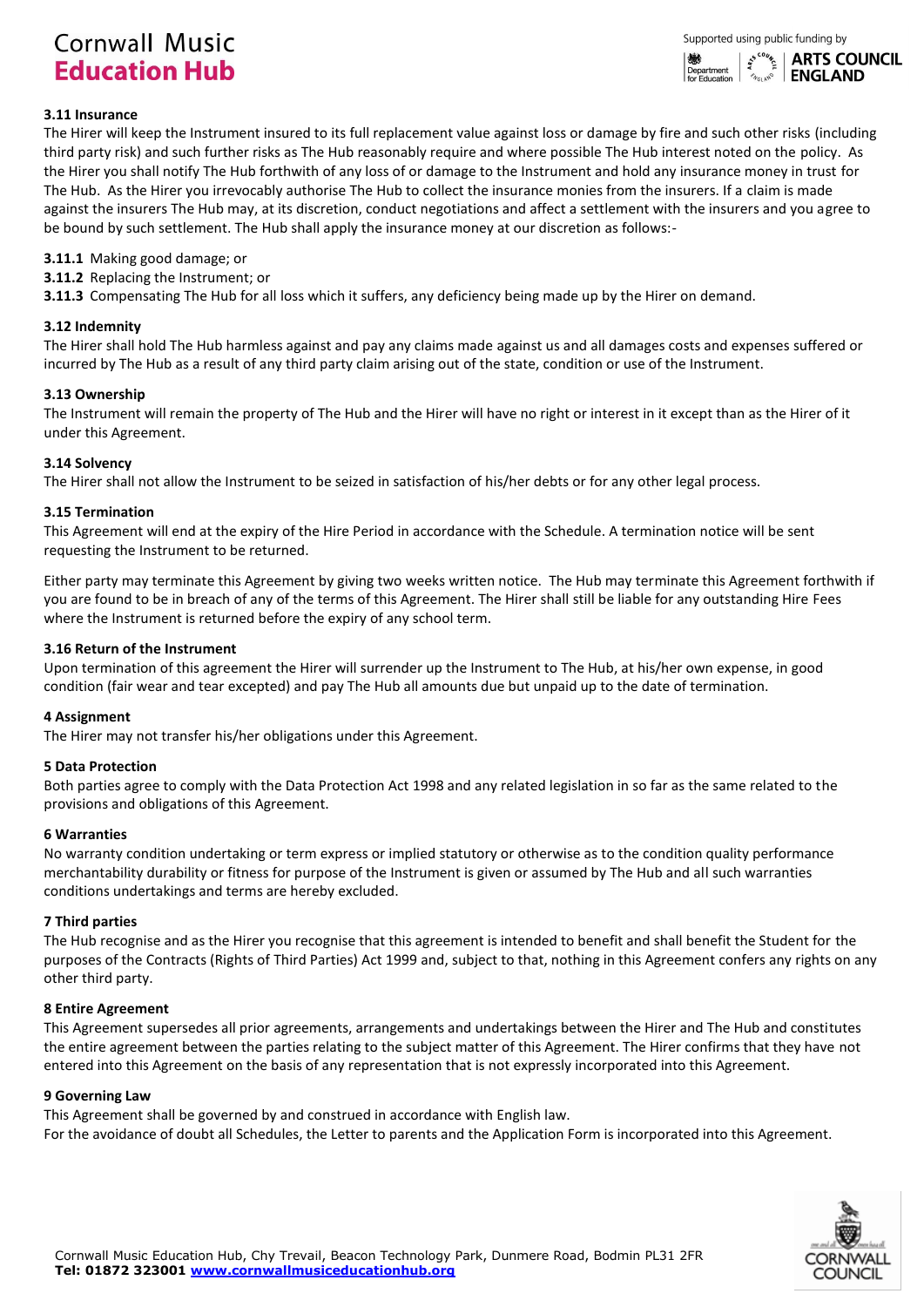# **Schedule September 2016**

| HIRE FEES & RECOMMENDED INSURANCE COVER UNDER 'ALL RISK' POLICY                              | Recommended insurance cover |        |                             |  |
|----------------------------------------------------------------------------------------------|-----------------------------|--------|-----------------------------|--|
| Subject to availability, the following instruments may be hired for a maximum of four terms. |                             |        | under an 'All risks' policy |  |
| <b>STRINGS</b>                                                                               | Violin                      | Tier 1 | £100                        |  |
|                                                                                              | Viola                       | Tier 2 | £150                        |  |
|                                                                                              | Cello (All Sizes)           | Tier 2 | £400                        |  |
|                                                                                              | Double Bass                 | Tier 4 | £1500                       |  |
| <b>WOODWIND</b>                                                                              | Clarinet                    | Tier 2 | £350                        |  |
|                                                                                              | Oboe                        | Tier 2 | £800                        |  |
|                                                                                              | Bassoon                     | Tier 3 | £2000                       |  |
|                                                                                              | Kinder Clarinet/Clarineo'   | Tier 2 | £200                        |  |
|                                                                                              | Flute                       | Tier 2 | £350                        |  |
|                                                                                              | Flute (curved)              | Tier 2 | £375                        |  |
| <b>BRASS</b>                                                                                 | Trumpet                     | Tier 2 | £275                        |  |
|                                                                                              | Trombone                    | Tier 2 | £360                        |  |
|                                                                                              | Cornet                      | Tier 2 | £300                        |  |
|                                                                                              | Tuba                        | Tier 3 | Please contact the office   |  |
|                                                                                              | French Horn                 | Tier 3 | £850                        |  |
|                                                                                              | <b>Compact Trombone</b>     | Tier 3 | £1000                       |  |
|                                                                                              | Euphonium                   | Tier 3 | £850                        |  |
| <b>KEYBOARDS/GUITARS</b>                                                                     | Not available               | N/A    | N/A                         |  |